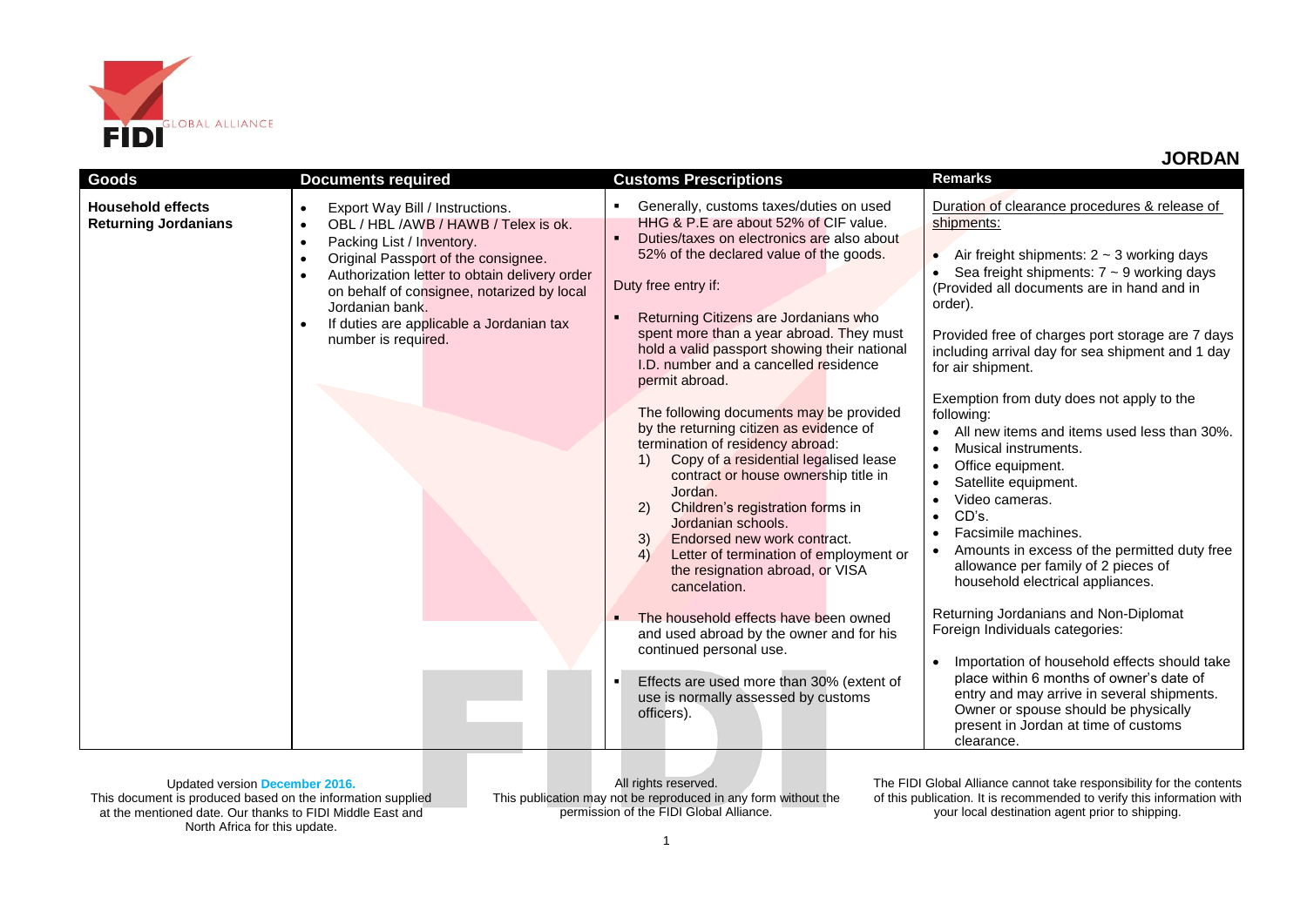

|  |  |  | <b>JORDAN</b> |  |  |  |
|--|--|--|---------------|--|--|--|
|--|--|--|---------------|--|--|--|

| <b>Goods</b>                                     | <b>Documents required</b>              | <b>Customs Prescriptions</b>           | <b>Remarks</b>                                                                                                                                                                                                                                                                                                                                                                                                                                                                                                                                                                                                                                                                                                                                                                                                                                                                                                                                                                                                                                                          |
|--------------------------------------------------|----------------------------------------|----------------------------------------|-------------------------------------------------------------------------------------------------------------------------------------------------------------------------------------------------------------------------------------------------------------------------------------------------------------------------------------------------------------------------------------------------------------------------------------------------------------------------------------------------------------------------------------------------------------------------------------------------------------------------------------------------------------------------------------------------------------------------------------------------------------------------------------------------------------------------------------------------------------------------------------------------------------------------------------------------------------------------------------------------------------------------------------------------------------------------|
|                                                  |                                        |                                        | All shipments are subject to full physical<br>$\bullet$<br>customs inspection. The presence of owner<br>is a MUST in order to answer any of the<br>Inspector's questions. If any item is locked,<br>keys should be available.<br>Video and audiocassettes, books,<br>$\bullet$<br>magazines, records & CD's are subject to<br>censorship by the Press & Publications<br>Department thus should be packed<br>separately and marked.<br>Cordless telephones will be inspected by the<br>$\bullet$<br>Telecommunications Department. If<br>specifications are not within the permitted<br>criteria the telephone will be confiscated or<br>owner has to re-export it at his own expense.<br>Satellite equipment requires the approval of<br>$\bullet$<br>Radio & TV Corp. Therefore, the<br>equipment's catalogue should be made<br>available & removed from the shipment for<br>physical check. As this usually takes some<br>time, a separate customs formality will have<br>to be made at own owner's cost.<br>Items found unsuitable will be confiscated.<br>$\bullet$ |
| <b>Non Diplomat Foreign</b><br><b>Individual</b> | As above for the returning Jordanians. | As above for the returning Jordanians. |                                                                                                                                                                                                                                                                                                                                                                                                                                                                                                                                                                                                                                                                                                                                                                                                                                                                                                                                                                                                                                                                         |

Updated version **December 2016.** This document is produced based on the information supplied at the mentioned date. Our thanks to FIDI Middle East and North Africa for this update.

All rights reserved. This publication may not be reproduced in any form without the permission of the FIDI Global Alliance.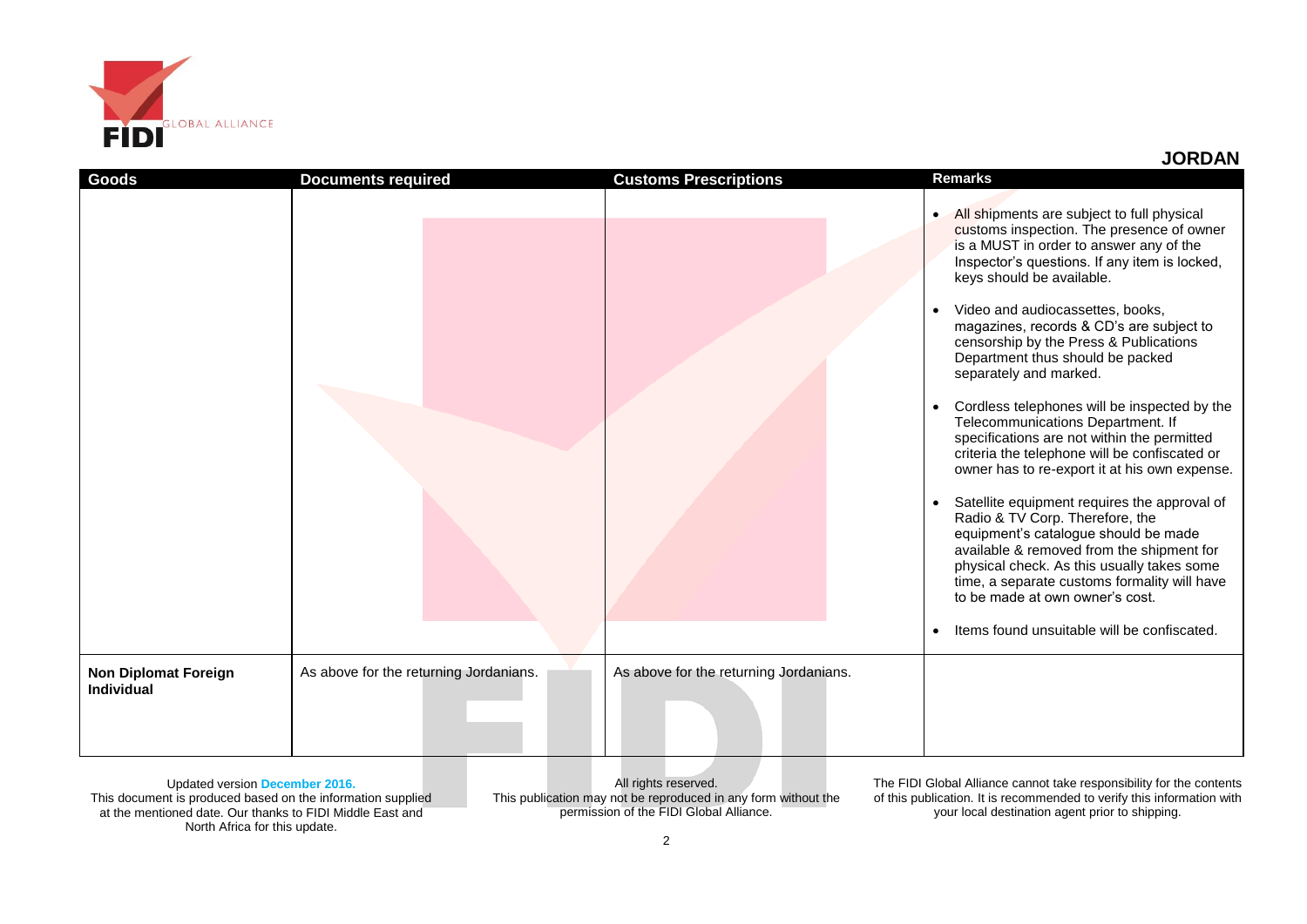

 **JORDAN**

| Goods                                   | <b>Documents required</b>                                                                                                                                                                                                                                                                                                                                              | <b>Customs Prescriptions</b>                                                                                                                                                                                                                                                                                                                                                                                                                                                          | <b>Remarks</b>                                                                                                                                                                                                                                                                                                                                                                                                       |
|-----------------------------------------|------------------------------------------------------------------------------------------------------------------------------------------------------------------------------------------------------------------------------------------------------------------------------------------------------------------------------------------------------------------------|---------------------------------------------------------------------------------------------------------------------------------------------------------------------------------------------------------------------------------------------------------------------------------------------------------------------------------------------------------------------------------------------------------------------------------------------------------------------------------------|----------------------------------------------------------------------------------------------------------------------------------------------------------------------------------------------------------------------------------------------------------------------------------------------------------------------------------------------------------------------------------------------------------------------|
| Diplomats' Removals &<br>motor vehicles | Original OBL/AWB or Telex release.<br>$\bullet$<br>Franchise letter. This is obtained by<br>$\bullet$<br>Embassy on behalf of the Diplomat from<br>the Ministry of Finance/Customs through<br>the Ministry of Foreign Affairs.<br>Authorization letter to obtain delivery order<br>on behalf of consignee.<br>Packing List / Inventory.<br>Passport copy.<br>$\bullet$ | Duty free entry.                                                                                                                                                                                                                                                                                                                                                                                                                                                                      | A diplomat must be in Jordan prior to his/her<br>HHG arrival with at least one month.<br>They need to register with the Ministry of<br>Foreign Affairs through their Embassy for in<br>order to be granted the exemption status of<br>custom duties and taxes on their HHG & Cars.<br>Embassy employees who do not hold a<br>diplomatic customs status are customs<br>exempted but are subject to actual inspection. |
| <b>Expatriates</b>                      | Export Way Bill / Instructions.<br>$\bullet$<br>OBL / HBL /AWB / HAWB.<br>$\bullet$<br>Packing List / Inventory.<br>$\bullet$<br>Copies of Consignee's Passport.<br>$\bullet$<br>Authorization letter to obtain delivery order<br>$\bullet$<br>on behalf of consignee, notarized by local<br>Jordanian bank.                                                           | For regional offices, if the name of the person is<br>on the registration certificate of the office at the<br>Ministry of Trade and Commerce (usually it is if<br>the person is the acting manager with signature<br>authority), then the goods will get exempted<br>from custom duties. The exemption is<br>considered under the assumption that the HHG<br>are used and not new.<br>If exemption is granted it will be free from<br>custom duties only, but VAT will be applicable. |                                                                                                                                                                                                                                                                                                                                                                                                                      |
| <b>Motor vehicles</b>                   | OBL.<br>$\bullet$<br>Ownership title.<br>$\bullet$<br>Valid motorcar licence.<br>$\bullet$<br>Valid driving license.<br>$\bullet$                                                                                                                                                                                                                                      | Subject to duty and VAT taxes.                                                                                                                                                                                                                                                                                                                                                                                                                                                        | Importation of motor vehicles older than five<br>years is NOT allowed at present.<br>Passenger Cars operating on diesel are<br>NOT ALLOWED.<br>If the consignee is duty exempt (i.e. a<br>diplomat) then the car would be tax exempt<br>as well.<br>If the consignee is a taxed foreigner<br>importing a car in his/her name, then the                                                                               |

Updated version **December 2016.** This document is produced based on the information supplied at the mentioned date. Our thanks to FIDI Middle East and North Africa for this update.

All rights reserved. This publication may not be reproduced in any form without the permission of the FIDI Global Alliance.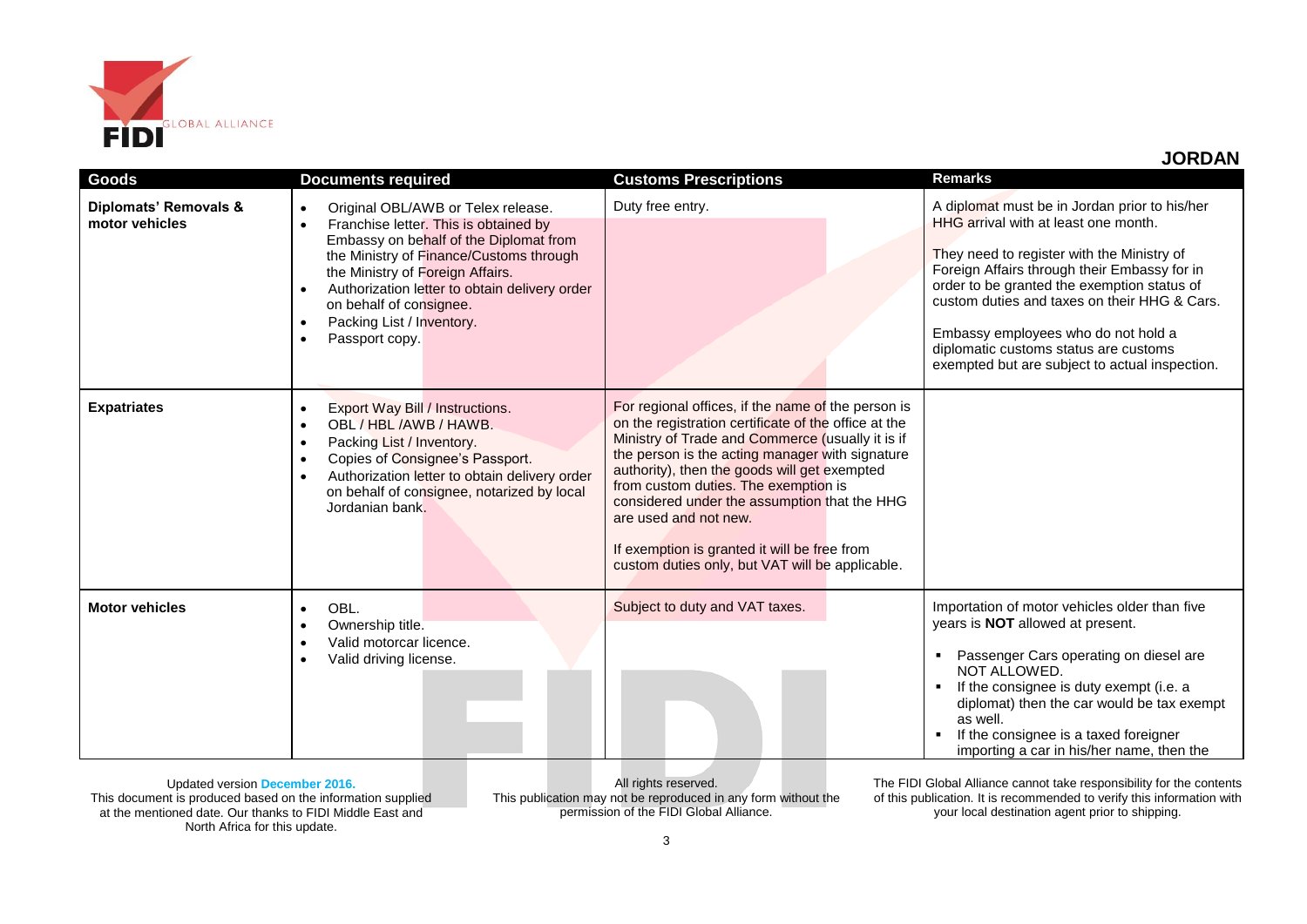

## **JORDAN**

| <b>Goods</b>                                      | <b>Documents required</b>                                                                                                                                                                                                                                                                                                       |                                                                                      | <b>Customs Prescriptions</b> |  | <b>Remarks</b>                                                                                                                                                                                                                                                                                                                                                                                                                                                                      |
|---------------------------------------------------|---------------------------------------------------------------------------------------------------------------------------------------------------------------------------------------------------------------------------------------------------------------------------------------------------------------------------------|--------------------------------------------------------------------------------------|------------------------------|--|-------------------------------------------------------------------------------------------------------------------------------------------------------------------------------------------------------------------------------------------------------------------------------------------------------------------------------------------------------------------------------------------------------------------------------------------------------------------------------------|
|                                                   |                                                                                                                                                                                                                                                                                                                                 |                                                                                      |                              |  | vehicle can be imported on a temporary<br>entry basis for a period up to 6 months with<br>a renewal every 3 months. After the<br>temporary period the car would have to<br>leave the country or the owner would have<br>to pay full customs duties.<br>If the consignee is a returning Jordanian<br>then s/he would have to pay customs duties<br>in all cases, unless the same car was<br>exported earlier from Jordan (all customs<br>duties paid), and is now being re-imported. |
| Pets and live animals                             | AWB.<br>$\bullet$<br>$\bullet$<br>certificate).<br>Health certificate.<br>$\bullet$<br>Vaccination certificate.<br>$\bullet$<br>$\bullet$                                                                                                                                                                                       | Owner / birth certificate (Registration<br>Import license from Agriculture Ministry. | Duty free entry.             |  |                                                                                                                                                                                                                                                                                                                                                                                                                                                                                     |
| Arms, ammunition                                  |                                                                                                                                                                                                                                                                                                                                 |                                                                                      | Importation prohibited.      |  |                                                                                                                                                                                                                                                                                                                                                                                                                                                                                     |
| <b>Drugs and narcotics</b>                        |                                                                                                                                                                                                                                                                                                                                 |                                                                                      | Importation prohibited.      |  |                                                                                                                                                                                                                                                                                                                                                                                                                                                                                     |
| Pornographic literature, films<br>and photographs |                                                                                                                                                                                                                                                                                                                                 |                                                                                      | Importation prohibited.      |  |                                                                                                                                                                                                                                                                                                                                                                                                                                                                                     |
| <b>Remarks</b>                                    | Exemption from customs duties does not apply to the following:<br>All new items<br>$\blacksquare$<br>Electric Appliances not more than two pieces of each type, excluding the following items where exemption shall cover only one piece of each<br>$\blacksquare$<br>type:<br>Video Cameras<br>1.<br>Personal Office Equipment |                                                                                      |                              |  |                                                                                                                                                                                                                                                                                                                                                                                                                                                                                     |

Updated version **December 2016.** This document is produced based on the information supplied at the mentioned date. Our thanks to FIDI Middle East and North Africa for this update.

All rights reserved. This publication may not be reproduced in any form without the permission of the FIDI Global Alliance.